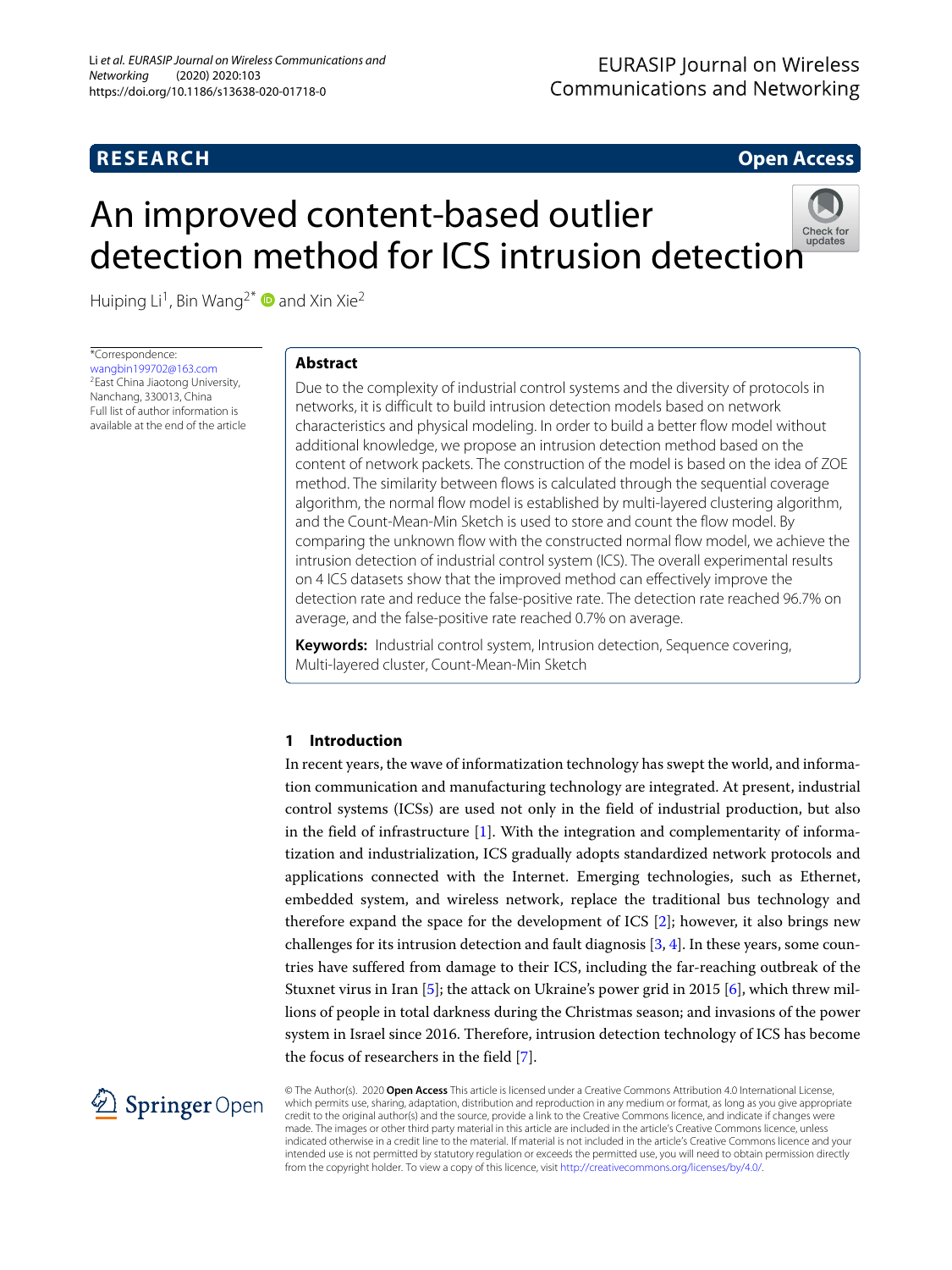Due to resource constraints and system isolation, network security was not fully considered in the initial design of ICSs  $[8]$ . With the development of modern information system and information technology, potential security problems are gradually exposed. To ensure the stability and reliability of industrial processes, integrated circuits need to be protected. Traditional information system solutions have been rapidly applied in the field of national defense. However, these methods cannot fully detect network physical attacks under realtime and resource-constrained conditions [\[9\]](#page-13-8). In recent years, ICS anomaly detection and security protection have been widely studied in the world. However, the widespread use of private binary protocol in industrial networks makes content-based intrusion detection methods very complex and often makes existing methods invalid. The focus of this study is to bridge this gap and improve the performance of industrial anomaly detection methods.

The contributions of this paper are as follows:

a) A content-based anomaly detection method for ICS that the performance of ICS is improved;

b) A method to construct prototype models for network messages of ICS which constructs different types of traffic models through the original content of network data, without sufficient protocol knowledge or deeper understanding of the physical system.

#### **2 Related works**

Intrusion detection [\[10\]](#page-13-9) is an active protection technology that detects illegal operations by analyzing the network layer data of the system. Industrial control intrusion detection systems can be divided into three types: content-based attack detection, network featurebased detection, and physical process-based detection [\[11\]](#page-13-10).

Through analyzing protocol and traffic content, content-based attack detection constructs normal protocol or traffic model to tell the existence of attack traffic in the system from comparison between the normal traffic model and the unknown traffic. Generally, intrusion detection  $[12, 13]$  $[12, 13]$  $[12, 13]$  is realized through reverse engineering, identification  $[14]$ , analysis [\[15,](#page-13-14) [16\]](#page-13-15), and shellcode [\[17,](#page-13-16) [18\]](#page-13-17). However, the above methods are usually based on some specific types of protocol traffic, and the detection accuracy of multi-type attacks is low. Because most network intrusions require specific code, such as buffer overflow attacks, it exhibits typical sequential patterns in network traffic. To this end, Rieck and Laskov [\[19\]](#page-13-18) studied and discussed sequence characteristics and their efficient implementation, and used bag of token technology and *q*-gram method to deal with the application layer load in network traffic, thus achieving higher detection accuracy without the need to learn or mark the data in advance. Liao and Vemuri [\[20\]](#page-13-19) first regarded symbol strings in network traffic as words in documents and applied the text classification method based on vector space model to network intrusion detection. Mahoney and Chan [\[21\]](#page-13-20) and Ingham and Inoue [\[22\]](#page-13-21) also used text classification method to study the intrusion detection problem. Kruegel and Vigna [\[23\]](#page-13-22) introduced the *q*-gram model into intrusion detection to effectively express the closely related characters in the sequence. Lin et al. [\[24\]](#page-13-23) proposed a novel character-level intrusion detection system based on the convolutional neural network, which treated network traffic records as character sequences and inputted each character into the convolutional neural network as a vector based on alphabetic encoding. This model has a good effect in binary classification and multiclassification. Recently, Wressnegger et al. [\[25\]](#page-13-24) proposed a method called ZOE to detect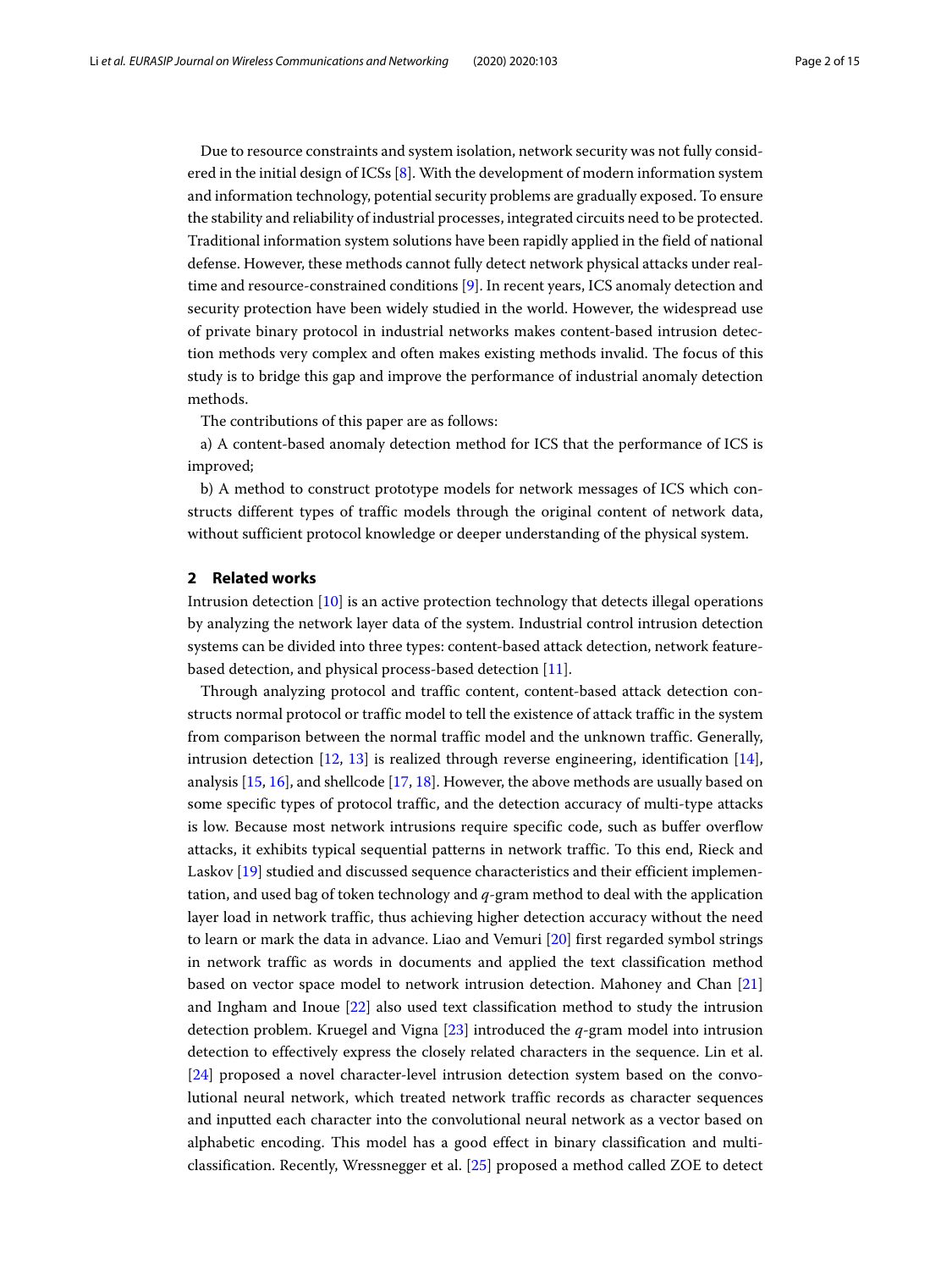intrusion, which effectively utilized the content-based anomaly detection framework and improved the accuracy of anomaly detection.

The attack detection method based on network features is mainly to extract network traffic features through machine learning [\[26,](#page-13-25) [27\]](#page-13-26), so as to build the characteristic model of normal traffic [\[28\]](#page-13-27). Vavra and Hromada [\[29\]](#page-13-28) integrated a variety of classifiers to improve the feature learning and selection methods of classifiers, thus improving ICS intrusion detection capability. In order to filter redundant or useless data in network traffic packets, Su et al. [\[30\]](#page-13-29) proposed a feature selection method based on automatic learning machine, which can select more important features for network traffic intrusion detection. Imtiaz Ullah et al. [\[31\]](#page-13-30) proposed a hybrid model for intrusion detection applied to SCADA (Supervisory Control And Data Acquisition) networks based on feature selection and machine learning, which effectively improved the detection accuracy.

Based on modeling of the basic physical process, the attack detection method that is based on physical process is capable to predict the data and tell the intrusion after comparing the predicted data with the actual one [\[32\]](#page-13-31). Wang et al. [\[33\]](#page-13-32) proposed a method based on extended distribution state estimation to detect new types of erroneous data injection attacks in smart grids. Kurt et al. [\[34\]](#page-13-33) modeled the smart grid system as a discrete time linear dynamic system, estimated the system state by using Kalman's filter, and realized the rapid detection of network attacks through accumulation and algorithm.

However, if there is no effective protocol specification to assist network data preprocessing, it is difficult to deeply analyze in-depth network packet contents. On the other hand, it is difficult to build a physical process-based intrusion detection system, which requires a full understanding of the system flow. Moreover, it is also not ideal for detecting multiple types of attacks. Therefore, this paper proposes a content-based improved ZOE intrusion detection method, which constructs different types of traffic models through the original content of network data, without sufficient protocol knowledge or deeper understanding of the physical system. In addition, by integrating the sequence coverage similarity algorithm [\[35\]](#page-13-34) with the multi-layered clustering algorithm [\[36\]](#page-14-0), the accuracy of model construction and intrusion detection in ICS is improved. The experimental results show that the model can effectively improve the intrusion detection effect in ICS.

#### **3 Sequence coverage similarity algorithm**

Initializing a dictionary *A*, *A*∗ is defined as a set of sequences of all elements on *A*. For any subset  $B \subseteq A^*$ ,  $B_{sub}$  is extracted through  $B \cup A$ , and the multisets  $M (B_{sub})$  of set  $B_{sub}$  can be obtained.

For an element *e* in *M* ( $B<sub>sub</sub>$ ) and a sequence *s* in  $A^*$ , *e* can be called partial coverage of *s* if and only if the following two conditions are met:

All subsequences in *e* are subsequences in *s*.

Indistinguishable copies of a particular element in *e* correspond to distinct occurrences of the same subsequence in *s*.

If *e* can completely cover *s*, it means that an optimal set  $e^*_B(s)$  can be found from the permutation and combination of elements in *e*, which means that *s* can be covered by the least number of elements.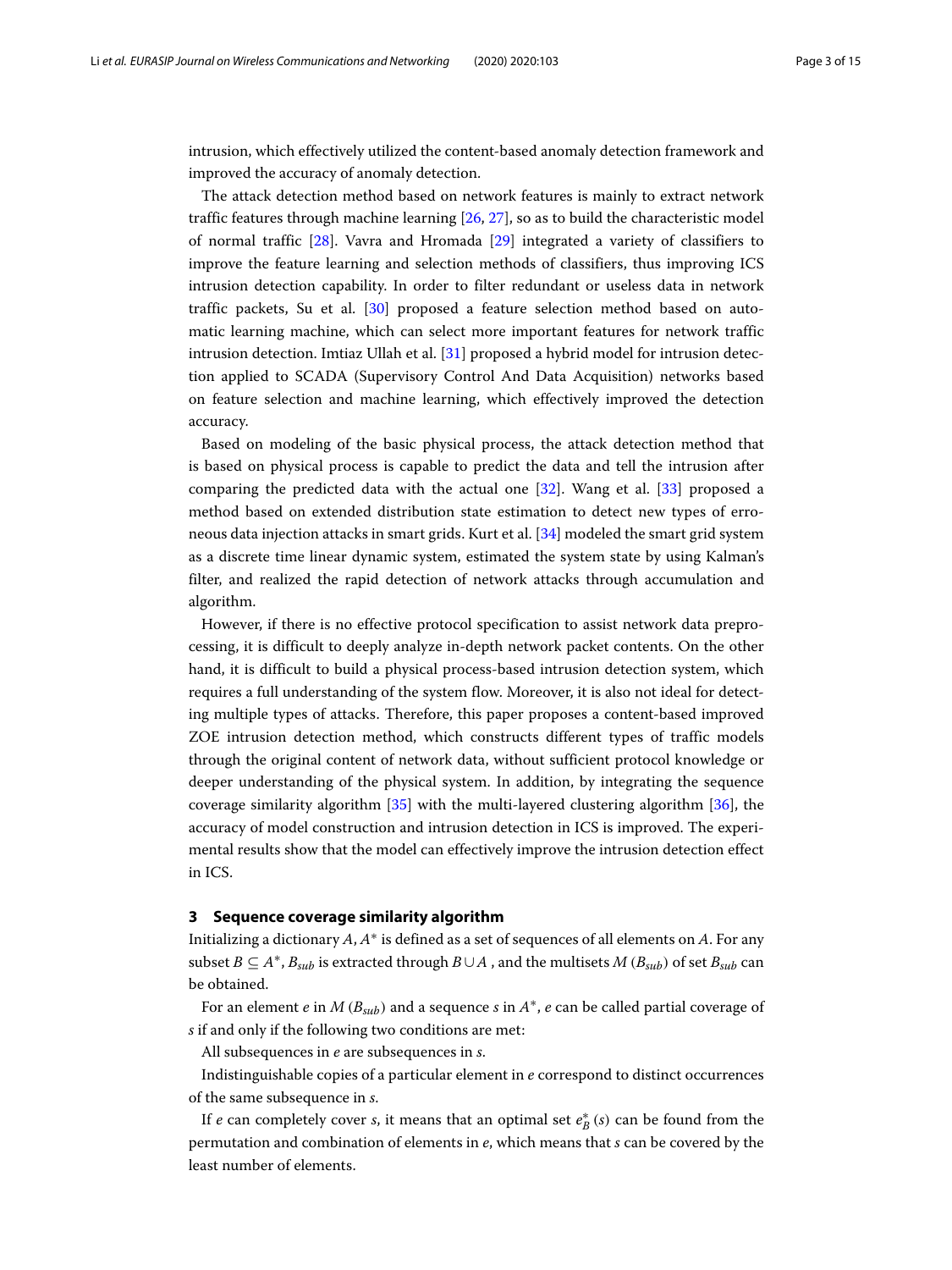The coverage similarity can be defined through the above steps:

$$
\varphi(s,B) = \frac{|s| - |e_B^*(s)| + 1}{|s|} \tag{1}
$$

For any pair of sequences  $s_1$  and  $s_2$ , the similarity between them is:

$$
\varphi_{seq}(s_1, s_2) = \frac{1}{2} \left( \varphi(s_1, \{s_2\}) + \varphi(\{s_1\}, s_2) \right) \tag{2}
$$

The greater the value of  $\varphi_{seq}$ , the more similar  $s_1$  and  $s_2$  are, and vice versa.

# **4 The ZOE method**

The ZOE method is a content-based anomaly detection method, which uses the *n*-gram method in natural language processing [\[37\]](#page-14-1) to map flows to the corresponding feature vector, which has a good interpretability for the content of flows. *K*-means clustering [\[38\]](#page-14-2) is used to construct protocol models and flow models of different categories without supervision, and the comparison between the established model and the current input flow could be used to determine whether there is an anomaly.

A flow set *D* containing only normal flows is used to construct the normal flow model. For any flow  $d_i$  in *D*, use *n*-gram to extract all substrings  $\textit{subs}_l^i$  of length *n* in  $d_i$ . Do this for each flow in *D* to obtain the substring set *S* composed of all substrings in *D*. Then, *di* can be mapped to the corresponding eigenvector by *S*:

$$
\phi: d_i \to \left(\phi_{subs^i_l}(d_i)\right)_{subs^i_l \in S} \tag{3}
$$

$$
\phi_{\text{subs}_l^i}(d_i) = \text{occ}\left(\text{subs}_l^i, d_i\right) \tag{4}
$$

where the function of *occ* is to calculate the frequency of the *l*th substring  $\textit{subs}_l^i$  in  $d_i$ . The value of each dimension in the feature vector is the frequency of each substring in *S*. For  $D = \{d_1, d_2, \dots, d_n\}$  can use this way into the corresponding feature vector set  $V = \{v_1, v_2, \dots, v_n\}$ , where  $v_i = \phi(d_i)$ .

The flow set *D* is transformed into the corresponding eigenvector set *V*, and then, different types of normal flow models are constructed by clustering the eigenvector in *V*. Input the number of cluster classes *k* and initialize *k* cluster classes  $C_1, C_2, \cdots, C_k$ . The eigenvector  $v_l$  is classified as the corresponding cluster class *j* by the construction function  $j = \arg \max \text{prox} (v_i, C_i).$ 

*i*∈[1,*k*]

$$
prox: v, C \to \frac{1}{|C|} \sum_{w \in C} sim(v, w)
$$
\n<sup>(5)</sup>

$$
sim: v, w \rightarrow \frac{v \cdot w}{\|v\|_2 \|w\|_2} = \cos(\theta) \tag{6}
$$

where *w* is the eigenvector of cluster class *C*. Each cluster class can be regarded as the flow model of the corresponding type.

Since the dimension of eigenvectors obtained from *n*-gram processing is relatively large, the substrings in each cluster class are pruned after the completion of clustering. Set the threshold value *t*. If the frequency  $P_{m,subj}$  of a substring  $subs_l^i$  is less than *t* for all flows in cluster *Cm*, the substring can be eliminated to achieve the dimension reduction and denoising, so as to optimize the constructed flow model.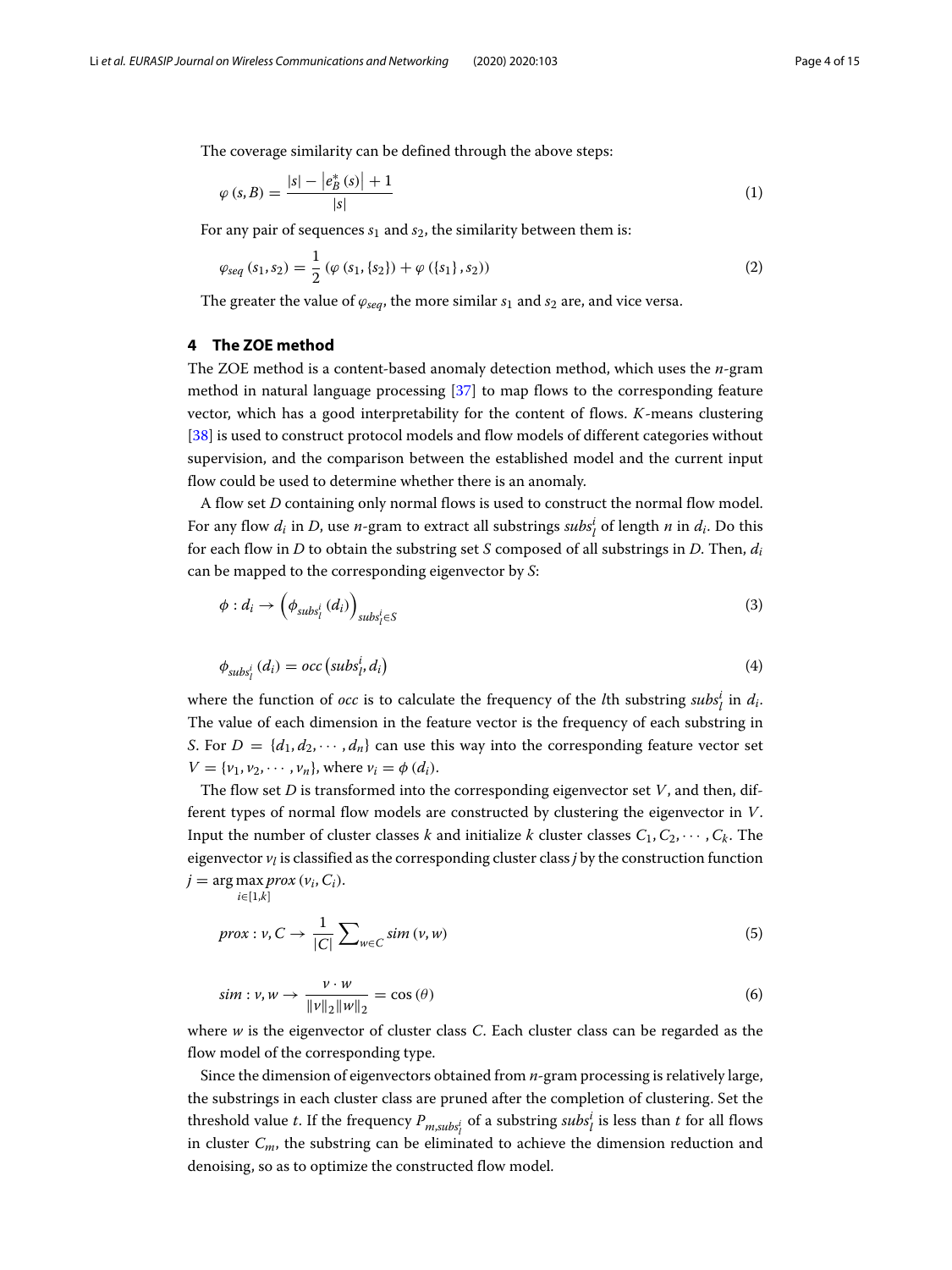After completing the construction of the flow models, we can judge whether any flow is abnormal or not. Set the abnormal threshold *T*, and for any flow *m* with unknown properties, the outlier score of each flow model is calculated:

$$
score: m, C \to \min_{i} d(m, C_i)
$$
\n<sup>(7)</sup>

$$
d: m, C \to 1 - \frac{1}{p} \sum_{subs \in C} occ (subs, m)
$$
 (8)

where *p* is the number of substrings extracted by *n*-gram method for flow *m*. The above formula expressed the inconsistent degree of *m* with flow model *C*, also is the probability of  $m \notin C$ . If score  $(m, C) > T$ , flow *m* is abnormal.

#### **5 ICS intrusion detection based on the improved ZOE method**

The framework of the ZOE method makes use of content-based anomaly detection for proprietary binary protocols, because the content models are very well usable for environments that rely on undocumented protocols with high-entropy data. On the other hand, the framework of the ZOE method introduces the concept of the prototype models which characterize not only the structure of message types but also the data they typically contain. To this end, we introduce the framework of the ZOE method and the concept of prototype models in it.

The original ZOE method used *n*-gram method to extract substrings and took the frequency of each substring as the corresponding value of each dimension in the feature vector. However, *n*-gram essentially divides the flow into isolated units to be processed, and this processing mode corresponds to discrete one-hot vectors in mathematical form, which cannot consider the internal connection. Moreover, it is also very critical for the value of *n*. When *n* increases, more constraint information will appear on the next symbol, with greater discrimination. When *n* decreases, more substrings will appear, with more reliable statistical information. On the other hand, the original ZOE method adopted *k*means to cluster the feature vectors. Since *k*-means is a supervised learning algorithm, some prior knowledge is required to set a value for *k* that can achieve better results. But in practical applications, it is usually impossible to directly determine the number of flow models to be built, and a proper *k* value can only be determined through continuous trials and experiments. Moreover, using the original *k*-means cannot make the classifier of the training diversified, thus leading to the data difficult to identify and classify.

The multi-layered cluster can build a machine learning model that learns from nonlabeled or partially labeled data. So, it has the capability to learn from partially labeled data while achieving a detection performance comparable to that of supervised machine learning-based intrusion detection and prevention system. Therefore, this paper applies the sequential overlay similarity algorithm to the similarity calculation of flow. The similarity between flows is calculated based on the original flow, the contents in the original flow are fully considered, and the multi-layered clustering algorithm combined with the sequence coverage similarity algorithm is used to cluster the flow, so as to construct the flow model based on the original flow. Intrusion detection is carried out by the flow models.

A flow set *D* containing only normal flow is used to construct the normal flow model, and the flow in *D* is multi-layer clustered. The flows in *D* are divided into marked data and unmarked data. Each piece of marked data has a class label indicating what type of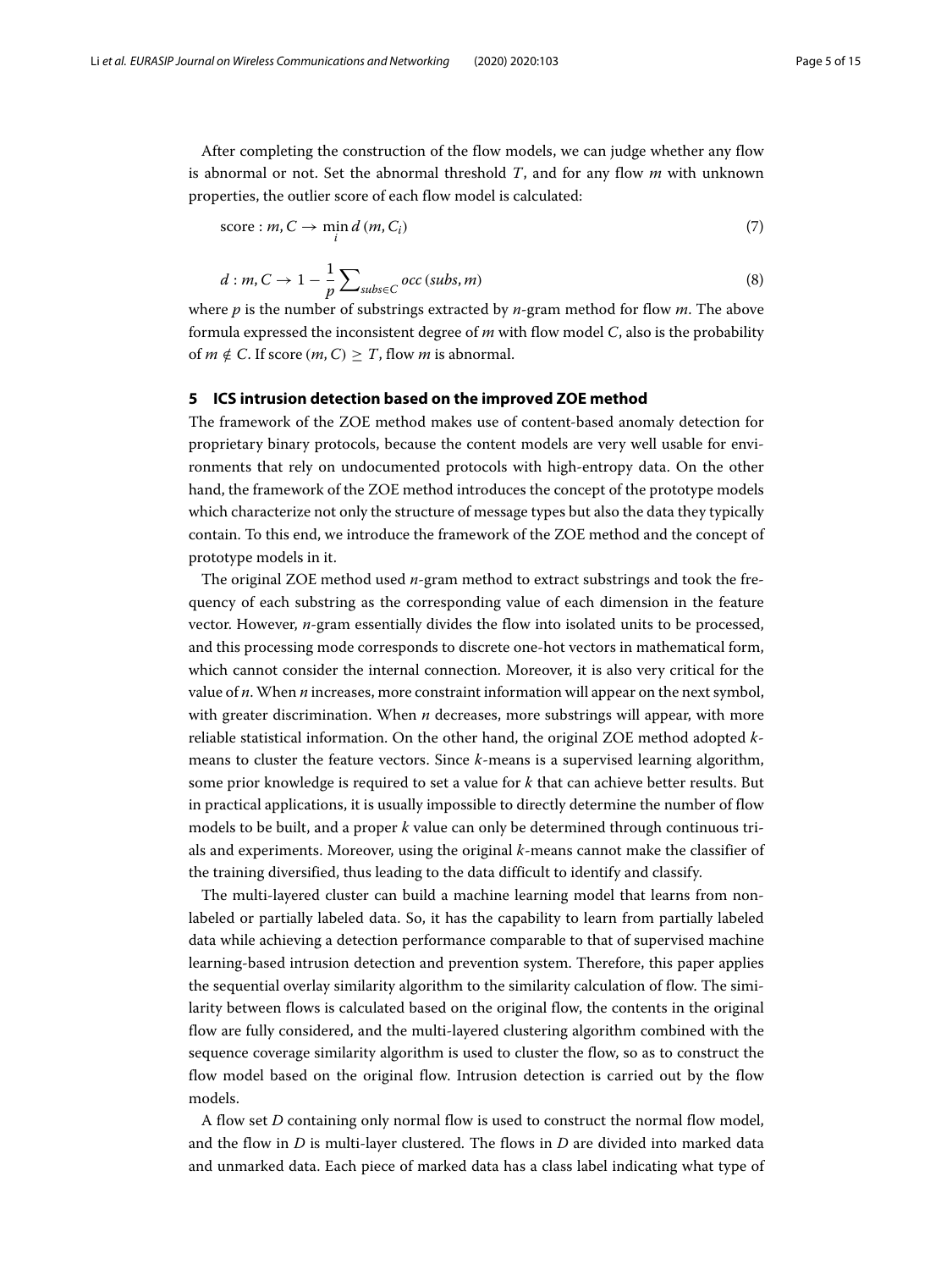flow it is (e.g., TCP, UDP, binary, text), while unmarked data does not have any class labels. Labeled data is denoted as  $D_{labeled}$ , unlabeled data is denoted as  $D_{unlabeled}$ , and flow set  $D = \{D_{\rm labeled}, D_{\rm unlabeled}\}$ . Specifically,

 $D_{\rm labeled} = \{(d_1, y_1), (d_2, y_2), \cdots, (d_n, y_n)\}$  where *n* is the number of labeled data  $D_{\rm labeled}$ and *y* is the corresponding label

 $D_{\text{unlabeled}} = \{(d_{n+1}), (d_{n+2}), \cdots, (d_N)\}\$  where *N* is the amount of data in the dataset *D*. Clusters are generated at different *k* values on different layers using different sets of initialization parameters. If there is an *L* layer, the cluster generated on this *L* layer can be represented as:

 $\{C_{1,1}, \cdots, C_{1,k_1}\}, \cdots, \{C_{L,1}, \cdots, C_{L,k_L}\}\$ 

which contains three types of clusters, namely the fully labeled cluster, the partially labeled cluster, and the unlabeled cluster. The multi-layer cluster then identifies the three types of clusters and builds a learning model on each cluster. The learning model built on each layer can be regarded as a different basic classifier, which can be utilized to build an integrated model covering the whole decision space. The final label of each flow is determined by the corresponding classifier with the most votes on different layers.

Take the *l*th layer for example: First, a dictionary *A* is initialized with the flow set *D*, which contains all the numbers or letters that appeared in *D*. *A*∗ is the set of substrings of length *n* composed of all elements on *A*. Any flow *di* in flow set *D* is divided into substrings  $\textit{subd}^i = \{ \textit{subd}^i_1, \cdots, \textit{subd}^i_l \}$  of length *n*. The similarity degree  $\textit{dist}\left(d_i, d_n\right)$  between  $subd<sup>i</sup>$  and other flow substring set  $subd<sup>n</sup>$  is calculated by the sequence coverage similarity algorithm.

$$
dist (d_i, d_n) = \theta (subd^i, subd^n)
$$
\n(9)

$$
\theta\left(\text{subd}^i,\text{subd}^n\right) = \frac{1}{l} \sum_{k=1}^l \varphi_{\text{seq}}\left(\text{subd}_k^i,\text{subd}_k^n\right) \tag{10}
$$

By constructing the function  $j = \arg \max_{x} prox(d_i, C_i)$ , the flow  $d_i$  is classified as the *i*∈[1,*k*] corresponding cluster class *j* in the *l*th layer.

$$
prox^* : d_i, C \to \frac{1}{|C|} \sum_{d_n \in C} dist(d_i, d_n)
$$
\n(11)

where *dn* is the flow in cluster class *C*. Thus, the clustering of the *l*th layer is completed. After the above operations, the clustering result:

 $\{C_{1,1}, \cdots, C_{1,k_1}\}, \cdots, \{C_{L,1}, \cdots, C_{L,k_L}\}\$ 

can be obtained from each layer (Fig. [1\)](#page-6-0). By selecting category  $\{C_{i,1}, \cdots, C_{i,k_L}\}$  which has the highest number of votes among all the decisions at all layers, as the final classification of the flow. In this way, the construction of the flow models is completed, and the nature of any unknown type of flow can be determined accordingly.

In order to facilitate the subsequent judgment of the property of any flows, a data structure is needed to store the flows in the models constructed above and count the flow in each model. Since the estimated result of Count-Min Sketch [\[39\]](#page-14-3) is always not less than the actual value, and noise may be generated in the process of querying the flow, Count-Mean-Min Sketch [\[40\]](#page-14-4) can be used for calculation. The use of Count-Mean-Min Sketch is more extensive. It reduces the collision probability during the flow storage and filters some noises. The diagram of Count-Mean-Min Sketch is shown in Fig. [2.](#page-6-1)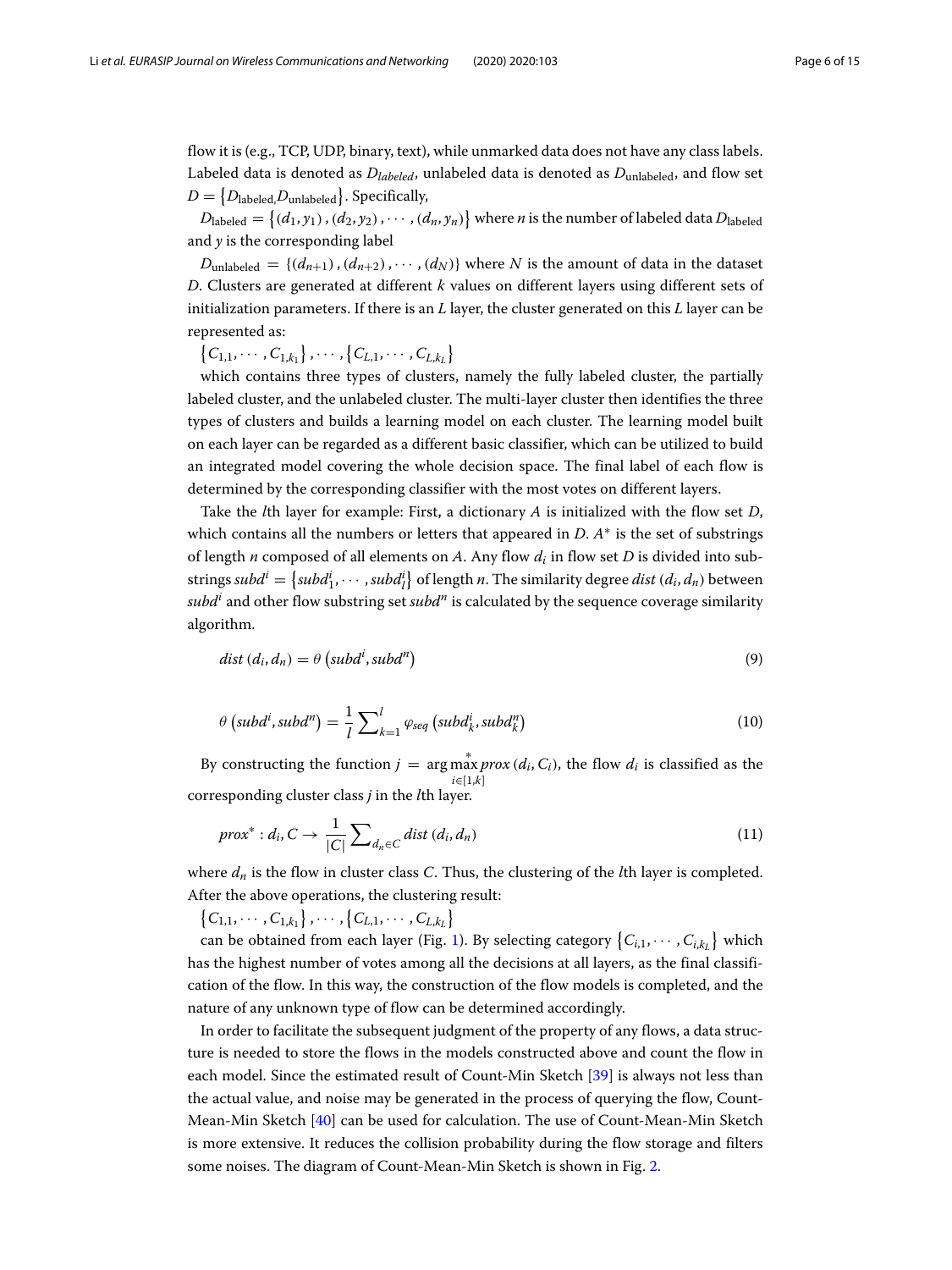

<span id="page-6-0"></span>*value* is the flow, *d* is the depth, and *w* is the width. Each flow is processed by *d hash* functions  $h_i$  to determine location  $p_i = h_i$  (*value*),  $i \in [1, d]$ ,  $p_i \in [0, w - 1]$ . For any flow *m*, apply hash mapping and apply the result value to the position in the corresponding row. Using the hash function to determine the value associated with the flow *m*. The minimum of these values is approximate to the truth value, that is, the approximate value of  $|C|$ .

Set the abnormal threshold *T*, calculate the outliers of any flow *m* for each flow model, and judge whether the flow is abnormal by the outliers.

$$
score^* : m, C \to \min_i d^* (m, C_i)
$$
\n(12)

$$
d^* : m, C \to 1 - prox^* (m, C_i)
$$
\n
$$
(13)
$$

where *prox*<sup>∗</sup> (*m*,*Ci*) represents the similarity between flow *m* and flow model *Ci*. If the maximum value of the similarity between the flow and all models is less than *T*, it can be

<span id="page-6-1"></span>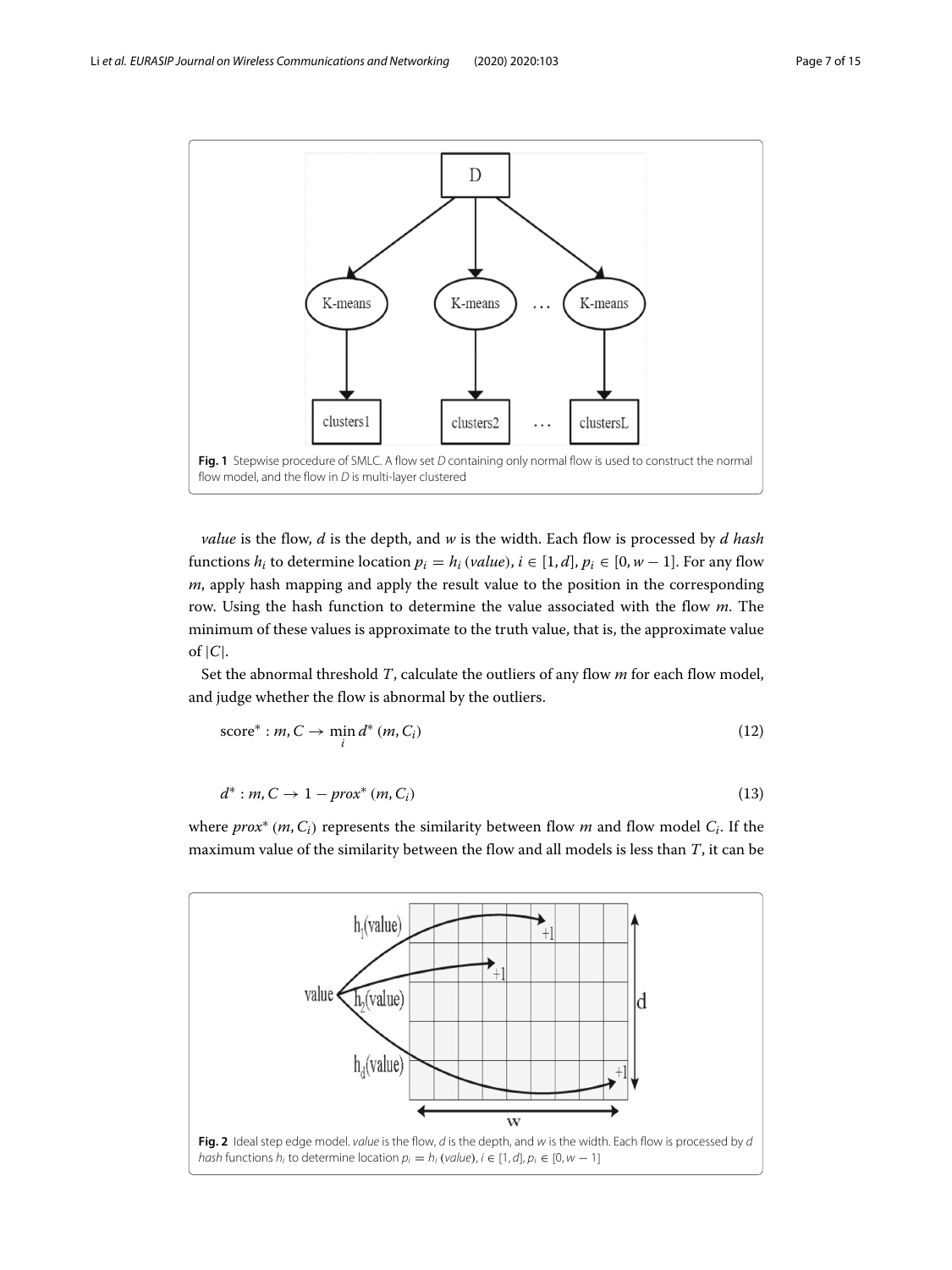| <b>Algorithm 1</b> Improved ZOE Method                                                               |
|------------------------------------------------------------------------------------------------------|
| <b>Input:</b> normal flows $D$ ; random set $K$ ;                                                    |
| <b>Output:</b> flows' models C; normal or abnormal;                                                  |
| 1: Initialize parameters in SMLC and Count-Mean-Min Sketch;                                          |
| 2: for the layers of SMLC do                                                                         |
| for the flows in $D$ do<br>3:                                                                        |
| $j = \arg \max prox^* (d_i, C_i);$<br>4:                                                             |
| $i \in [1,k]$<br>Add $d_i$ to $C_i$ ;<br>5:                                                          |
| end for<br>6:                                                                                        |
| $7:$ end for                                                                                         |
| 8: Choose the $\{C_{i,1}, \dots, C_{i,k} \}$ with the highest number of votes among all decisions at |
| all layers, $\{C_{i,1}, \dots, C_{i,k_L}\}\$ are the final flows' models C;                          |
| 9. Use Count-Mean-Min Sketch to store C;                                                             |
| 10: For the unknown flow <i>m</i> , calculate the <i>score</i> * $(m, C)$ ;                          |
| 11: if score* $\geq T$ then                                                                          |
| return abnormal, $C_i$<br>12:                                                                        |
| $13:$ else                                                                                           |
| return normal, $C_i$<br>14:                                                                          |
| $15:$ end if                                                                                         |

judged as abnormal flow; otherwise, it is normal flow. When the opposite value is taken for *prox<sup>\*</sup>* (*m*, *C*<sub>*i*</sub>), it becomes score<sup>\*</sup>  $\geq$  *T*, and the flow is abnormal.

#### **6 Analysis of experimental simulation results**

#### **6.1 The dataset**

In order to verify the improved ZOE method, this paper uses the industrial control intrusion detection standard dataset [\[41\]](#page-14-5) established by Mississippi State University (MSU) in 2014 and three public datasets [\[42,](#page-14-6) [43\]](#page-14-7) to test and verify the method. These datasets contain the original record of the process parameter values and associated labels that indicate whether the flow is normal or abnormal.

The dataset established by MSU is derived from the network layer data of the natural gas pipeline control system. The researchers used 28 types of attacks to break into the industrial control system while using a network data recorder to monitor and store data collected the Modbus flow from RS-232. Each piece of data in the dataset is a sequence record of 27 dimensions, the first 26 dimensions represent 26 different eigenvalues, and the last one dimension represents 1 classification label, of which 26 characteristics are shown in Table [1.](#page-8-0) Classification labels represent different forms of attack, as shown in Table [2.](#page-8-1) All data has been numerically processed and can be divided into four categories of attack data: reconnaissance attack, command injection attack (MSCI, MPCI, and MFCI), denial of service attack, and response injection attack (NMRI and CMRI). Two of the three public datasets use single-hop and multi-hop topologies. Both were collected from an outdoor real wireless sensor network, for a duration of 6 h, and contain two process parameters (temperature and humidity). Each dataset has a tiny partition that marks the danger state. These datasets are called SORD (Single-hop Outdoor Real-time Data) and MORD (Multi-hop Outdoor Real-time Data). Each dataset is further divided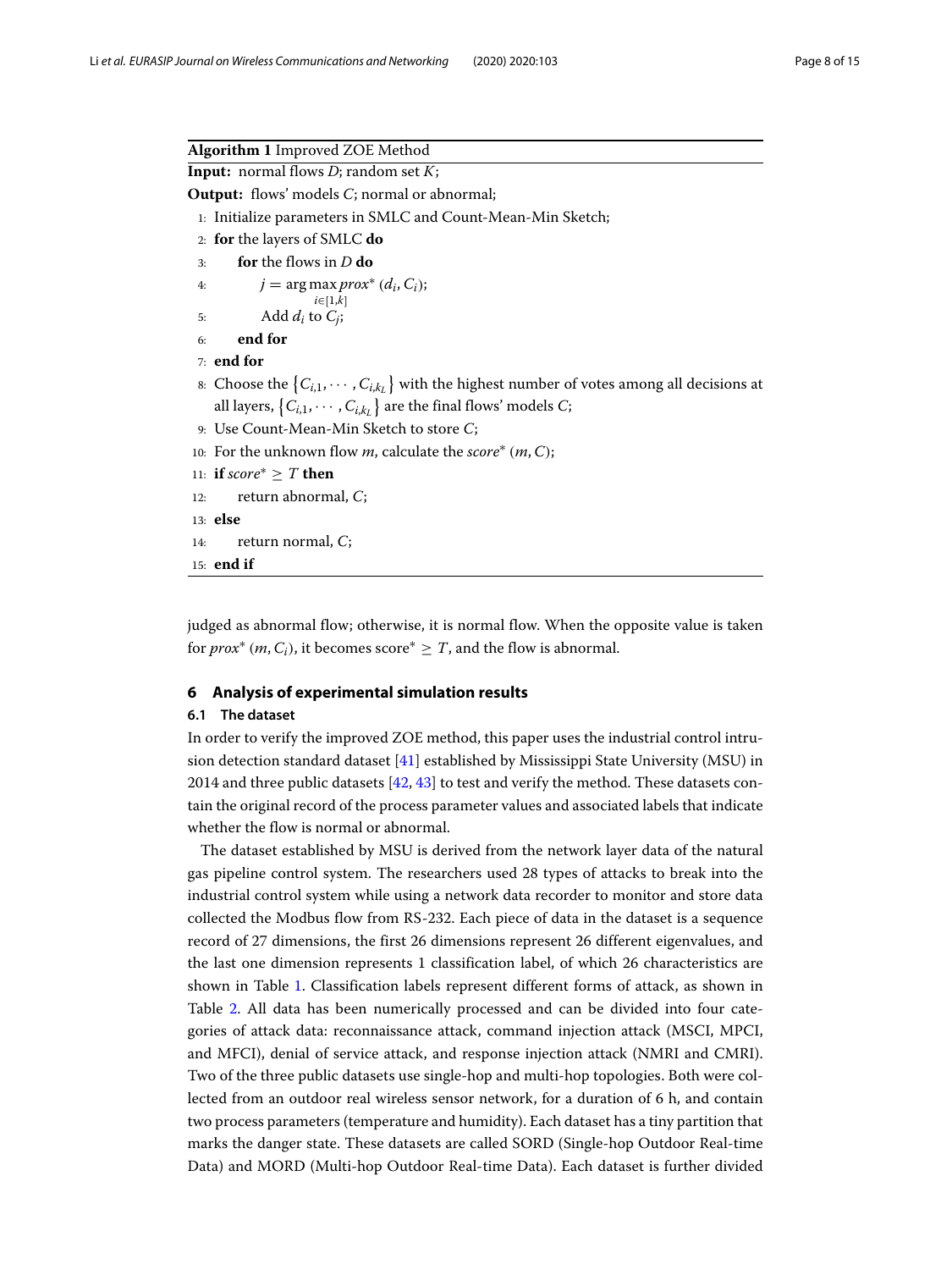| <b>Modbus</b>         | Payload             | Other          |
|-----------------------|---------------------|----------------|
| Command address       | Comm fun            | Set point      |
| Response address      | Response fun        | Control scheme |
| Command memory        | Sub function        | Solenoid state |
| Response memory       | Measurement         | Gain           |
| Command memory count  | Control mode        | Reset          |
| Response memory count | Pump State          | Dead band      |
| Command length        | Manual pump setting | Rate           |
| Response length       | I abel              | Cycle time     |
| Time                  |                     |                |
| Crc rate              |                     |                |

<span id="page-8-0"></span>**Table 1** The contents of the MSU dataset

into two parts: the part containing abnormal flow and the part with normal flow. The fourth dataset is collected from the flow by the Urban Waste Water Treatment Plant sensor (DUWWTP, Data of Urban Waste Water Treatment Plant), which is composed of 38 process parameters.

#### **6.2 The evaluation criteria**

In this paper, the application effect of the method is evaluated by the detection rate and false-positive rate. The detection rate is the ratio of the number of abnormal flows correctly identified in the dataset to the total number of abnormal flows.

$$
DRate = \frac{TP}{TP + FN} \tag{14}
$$

The false-positive rate represents the ratio of the number of normal flows marked as abnormal flows to all normal flows.

$$
FRate = \frac{FP}{FP + TN} \tag{15}
$$

where TP (true positive) refers to the number of abnormal flows that have been correctly detected, FN (false negative) refers to the number of abnormal flows that have occurred but has not yet been detected, FP (false positive) refers to the number of normal flows that have been incorrectly marked as abnormal, and TN (true negative) refers to the number of normal flows that have been correctly identified.

In addition, in order to reflect the sensitivity of the method to abnormal flow, this paper also uses the hazard score [\[44\]](#page-14-8) to compare the ZOE method with the improved ZOE method, which is defined as follows: the hazard score of a data point can be regarded as the distance from the hazard data point. The smaller the distance, the higher the hazard

<span id="page-8-1"></span>**Table 2** Meanings represented by classification labels in the MSU dataset

| Label          | Label value    | Label description                                  |
|----------------|----------------|----------------------------------------------------|
| Normal         | 0              | Normal                                             |
| <b>NMRI</b>    |                | Simple malicious response injection attacks        |
| <b>CMRI</b>    | 2              | Sophisticated malicious response injection attacks |
| <b>MSCI</b>    | 3              | Malicious state commands inject attacks            |
| <b>MPCI</b>    | $\overline{4}$ | Malicious parameter command injection attack       |
| <b>MFCI</b>    | 5              | Malicious function command injection attack        |
| Dos            | 6              | Denial of service attack                           |
| Reconnaissance |                | Reconnaissance attacks                             |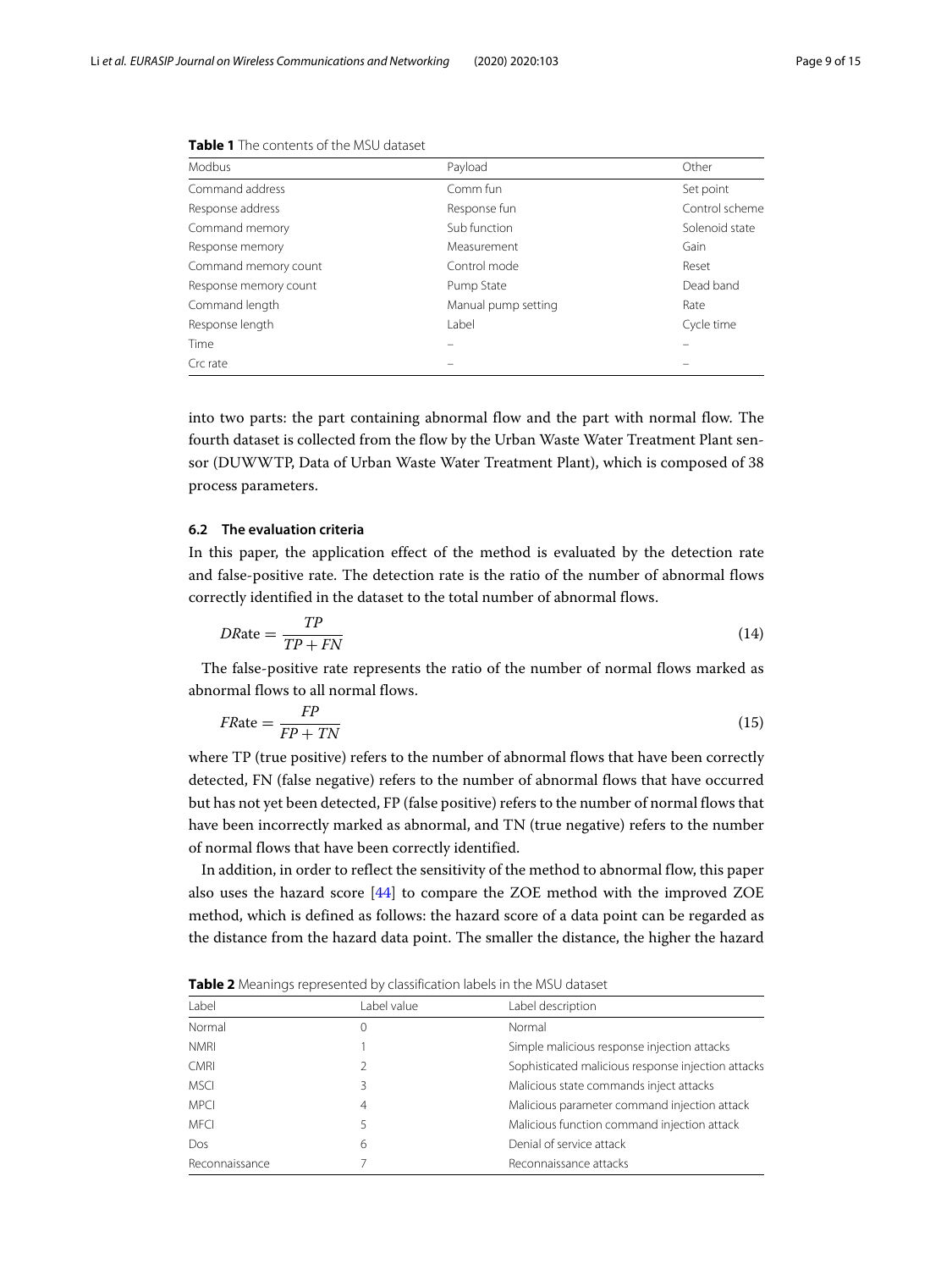score. Conversely, the greater the distance, the less dangerous it is, the less sensitive it is to the abnormal flow, and the slower it responds to the abnormal. It is calculated by the following formula:

$$
precision = \frac{p}{n} \tag{16}
$$

where *n* is the number of dangerous data points in the dataset, and *p* is the number of dangerous data points in the first *n* data points of the hazard score.

#### **6.3 Experimental results and analysis**

#### *6.3.1 Experiment 1: Compare the counting effect with different data structures*

The Count-Mean-Min Sketch data structure is adopted to store and count the flow, and  $d = 7$  hash functions are used to map the flow. The same setting applies to the Count-Min Sketch data structure. The approximate count and the difference between the actual values obtained from the two data structures were statistically analyzed. The experimental results are shown in Figs. [3](#page-9-0) and [4,](#page-10-0) respectively.

The horizontal axis represents the difference between the approximate count and the actual value, and the vertical axis represents the relative frequency of each difference. It can be seen that when the Count-Mean-Min Sketch is used, the relative frequency of the approximate value equal to the actual value increases, which shows that when Count-Mean-Min Sketch is used to count the flow, the probability of its value is equal to the actual value increases, thus improving the accuracy of similarity calculation. In addition, compared with the difference distribution range of Count-Min Sketch, the difference value of Count-Mean-Min Sketch is relatively concentrated in a smaller range, which indicates that in the case of Count-Mean-Min Sketch, even if errors still occur, the error range is narrowed and the overall accuracy is improved compared with Count-Min Sketch.

<span id="page-9-0"></span>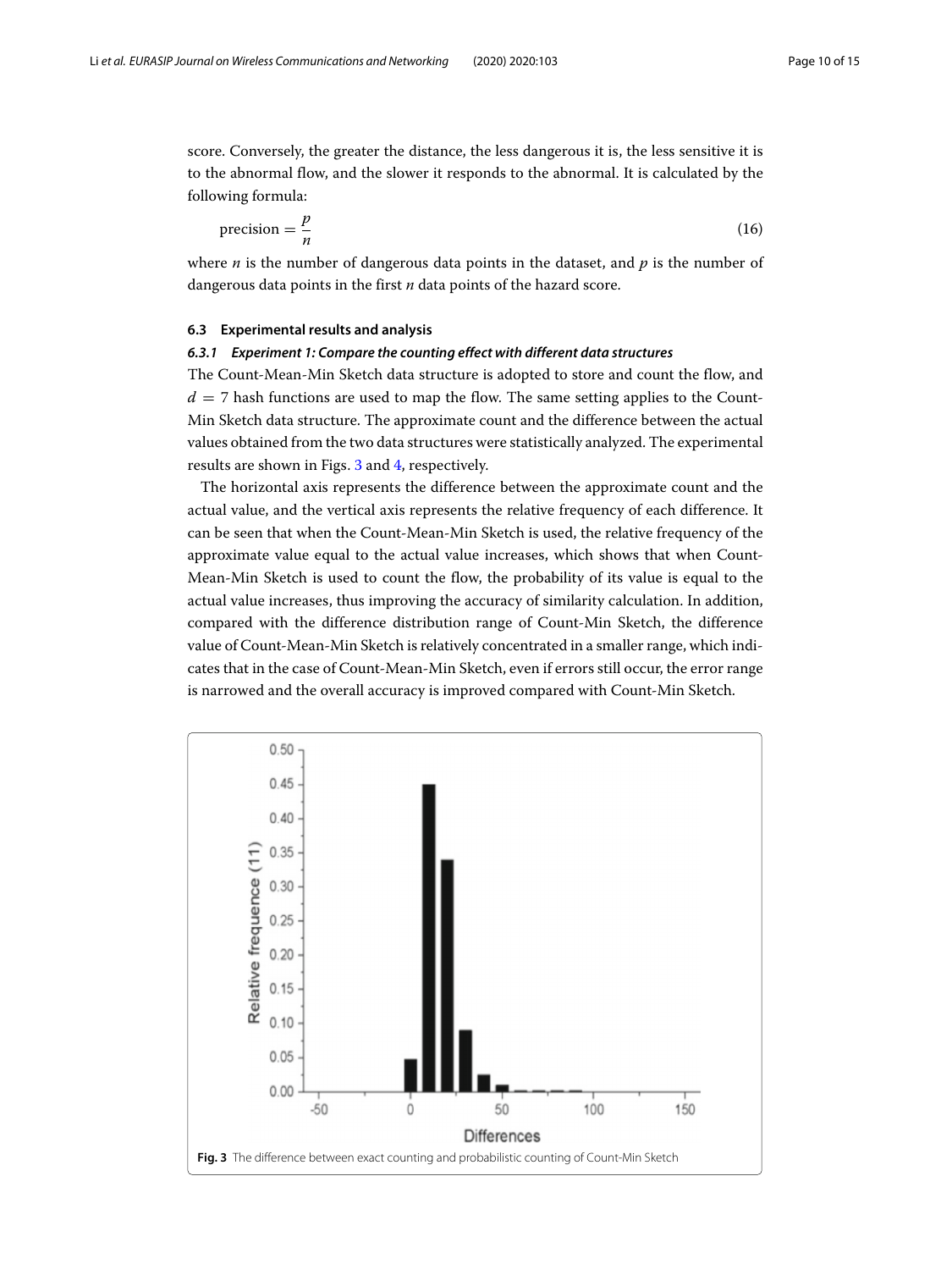

# <span id="page-10-0"></span>*6.3.2 Experiment 2: Compare the detection effect of abnormal flow*

The improved ZOE method and the original ZOE method in this paper are applied to the same four datasets. In addition, we compare our method with two related methods proposed in recent years. These two methods are data-driven clustering [\[44\]](#page-14-8) and improved *K*-means clustering [\[45\]](#page-14-9), respectively. The results shown in Table [3](#page-11-0) are obtained in terms of detection rate and false-positive rate.

In MSU datasets with more diverse data types, compared with the original method, the improved ZOE method improved the detection rate of abnormal data without increasing the false-positive rate, in which the detection rate was close to 0.96. The detection rate on the MORD dataset increased by 0.02, with the most significant improvement. When applied to the SORD dataset and DUWWTP dataset, although the improvement effect of detection rate is less obvious, the false-positive rate of abnormal flow detection in the dataset is reduced.

Therefore, when the improved ZOE method is applied to the above four datasets, it not only improves the detection rate, but also reduces the false-positive rate. While in some datasets the detection rate does not increase significantly, the false-positive rate is reduced.

#### *6.3.3 Experiment 3: Compare the hazard score*

Calculate the hazard score of abnormal flow when the improved ZOE method and the original ZOE method are applied to the same four datasets above. The number of the first *n* hazard data points is calculated respectively, and the formula is applied to evaluate the results to obtain the comparison result of the hazard score, as shown in Table [4.](#page-12-0)

During the experiment, the ZOE method and improved ZOE method are used to calculate the hazard score for each data point in the dataset. The improved method increased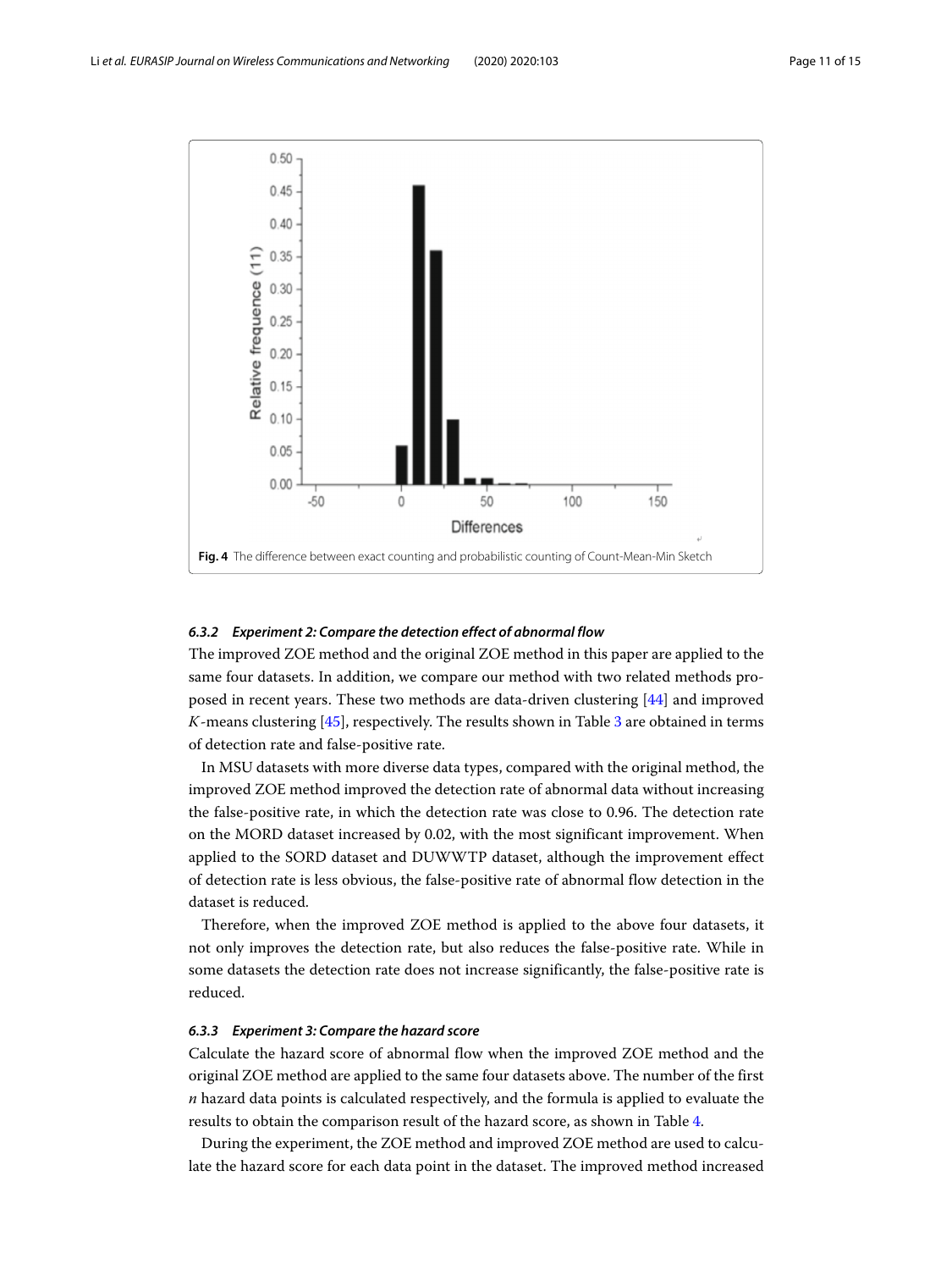

<span id="page-11-1"></span>the hazard score on all four datasets. It reflects that the improved method is more sensitive to the abnormal flow and can respond to the abnormal more quickly. Among them, the sensitivity of DUWWTP dataset improved most obviously, while the sensitivity of other datasets also improved by 0.01 to 0.02.

Therefore, compared with the original ZOE method, the improved ZOE method improves the sensitivity to abnormal flow and enhances the response speed to abnormal flow when the exception occurs.

# *6.3.4 Experiment 4: The ROC curve of improved ZOE method*

In the course of this evaluation, we describe detection performances with the aid of the receiver operator characteristics (ROC) and corresponding ROC curves. These curves plot the true-positive rate over the false-positive rate of a detector for different thresholds.

The Fig. [5](#page-11-1) tells that the closer the ROC curve is to the upper left corner corresponds to fewer classification errors. In other words, the larger the area under ROC curve (AUC) equals a better classification effect. We can see that the method proposed in this paper quickly approaches the upper left corner. Additionally, we use the AUC as a single continuous measure for the detection performance that yields a minimal and maximal value of 0.0 and 1.0, respectively. And the AUC value of the improved ZOE method can reach 0.98.

| Dataset     | ZOE method |             | Improved ZOE method |       | Data-driven clustering |       | Improved K-means clustering |       |
|-------------|------------|-------------|---------------------|-------|------------------------|-------|-----------------------------|-------|
|             |            | DRate FRate | DRate FRate         |       | DRate FRate            |       | DRate FRate                 |       |
| <b>SORD</b> | 0.968      | 0.019       | 0.974               | 0.009 | $0.967$ 0.019          |       | 0.971                       | 0.010 |
| DUWWTP 0985 |            | 0.020       | 0.988               | 0.008 | 0.980                  | 0.203 | 0.982                       | 0.109 |
| <b>MORD</b> | 0.929      | 0.006       | 0.948               | 0.003 | 0.928                  | 0.007 | 0.932                       | 0.004 |
| <b>MSU</b>  | 0.944      | 0.010       | 0.959               | 0.009 | 0.938                  | 0.013 | 0.943                       | 0.012 |

<span id="page-11-0"></span>

| Table 3 Comparison of detection results |  |
|-----------------------------------------|--|
|-----------------------------------------|--|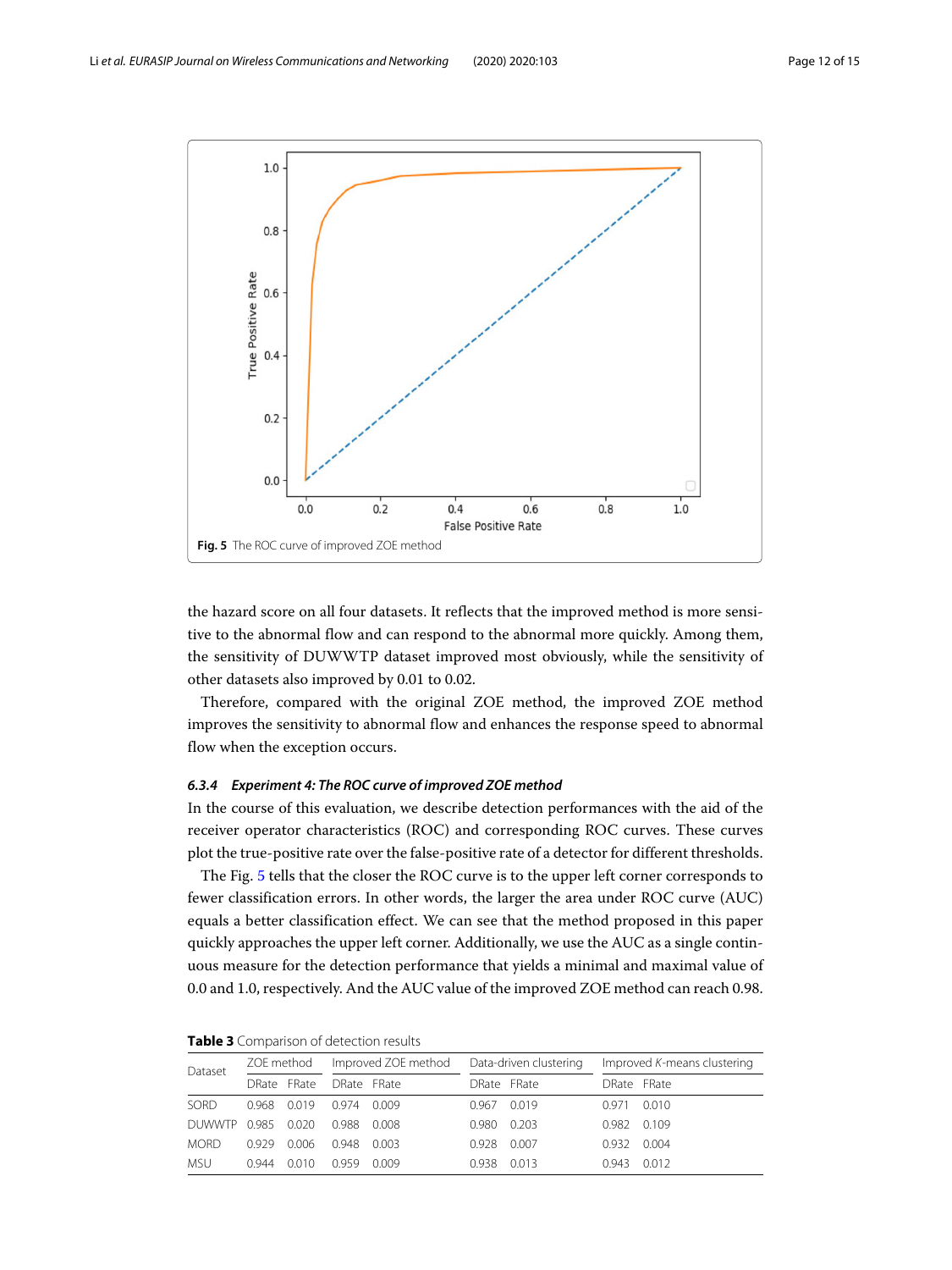| Dataset       | ZOE method | Improved ZOE method | Data-driven clustering | Improved K-means clustering |
|---------------|------------|---------------------|------------------------|-----------------------------|
|               | precision  | precision           | precision              | precision                   |
| SORD          | 0.967      | 0.983               | 0.968                  | 0.976                       |
| <b>DUWWTP</b> | 0.923      | 0.945               | 0.921                  | 0.941                       |
| <b>MORD</b>   | 0.952      | 0.973               | 0.935                  | 0.949                       |
| <b>MSU</b>    | 0.962      | 0.977               | 0.934                  | 0.951                       |

<span id="page-12-0"></span>

|  | Table 4 Comparison of detection results |  |  |
|--|-----------------------------------------|--|--|
|--|-----------------------------------------|--|--|

#### **7 Conclusion**

This paper introduces the ZOE method and analyzes the defects and shortcomings of the method. For example, it is difficult to select parameters by using *n*-gram method and the accuracy of eigenvector clustering by using original *k*-means algorithm is insufficient. Then, sequential coverage similarity algorithm is proposed to calculate the similarity between any two flows in the industrial control system. The SMLC model is used to construct the normal flow model, and the sequence coverage similarity is used as the measure of the distance between the clusters. Based on the original ZOE method, an improved intrusion flow detection model of industrial control system is proposed by combining SMLC hierarchical clustering with sequence coverage similarity. The improved model is used to construct a higher quality normal flow model, which improves the accuracy of abnormal flow detection and reduces the false-positive rate. And the improved model also improves the sensitivity to the abnormal flow in the ICS and increases the response speed to the abnormal flow when it occurs. Moreover, the Count-Mean-Min Sketch is used to store the normal flow models. Compared with the difference distribution range of Count-Min Sketch, the difference of Count-Mean-Min Sketch is relatively concentrated in a smaller range. The probability of the value equal to the actual value increases, which improves the accuracy of the model for intrusion detection in industrial control systems.

#### **Abbreviations**

ICS: Industrial control system; SCADA: Supervisory Control and Data Acquisition; SMLC: Semi-supervised multi-layer cluster; MSU: Mississippi State University; MSCI: Malicious state command injection; MPCI: Malicious parameter command injection; MFCI: Malicious function code injection; NMRI: Naive malicious response injection; CMRI: Complex malicious response injection; SORD: Single-hop Outdoor Real-time Data; MORD: Multi-hop Outdoor Real-time Data; DUWWTP: Data of Urban Waste Water Treatment Plant; TP: True positive; FN: False negative; FP: False positive; TN: True negative; ROC: Receiver operating characteristics

#### **Acknowledgements**

The authors acknowledged the anonymous reviewers and editors for their efforts in valuable comments and suggestions.

#### **Authors' contributions**

H.L. and B.W. conceived and designed the experiments. H.L. and B.W. made the graphs and tables. H.L. and X.X. collected and analyzed the data. X.X. searched the related articles. H.L. and B.W. wrote the paper. The authors read and approved the final manuscript.

#### **Funding**

This work is supported by the National Natural Science Foundation of China, under grant no. 61762037, and Applied Innovation Program of Ministry of Public Security, under grant no. 2019YYCXHNST002.

#### **Competing interests**

The authors declare that they have no competing interests.

#### **Author details**

<sup>1</sup> School of Information and Communication Engineering, University of Electronic Science and Technology of China, Chengdu, 611731, China. 2East China Jiaotong University, Nanchang, 330013, China.

Received: 7 February 2020 Accepted: 23 April 2020Published online: 18 May 2020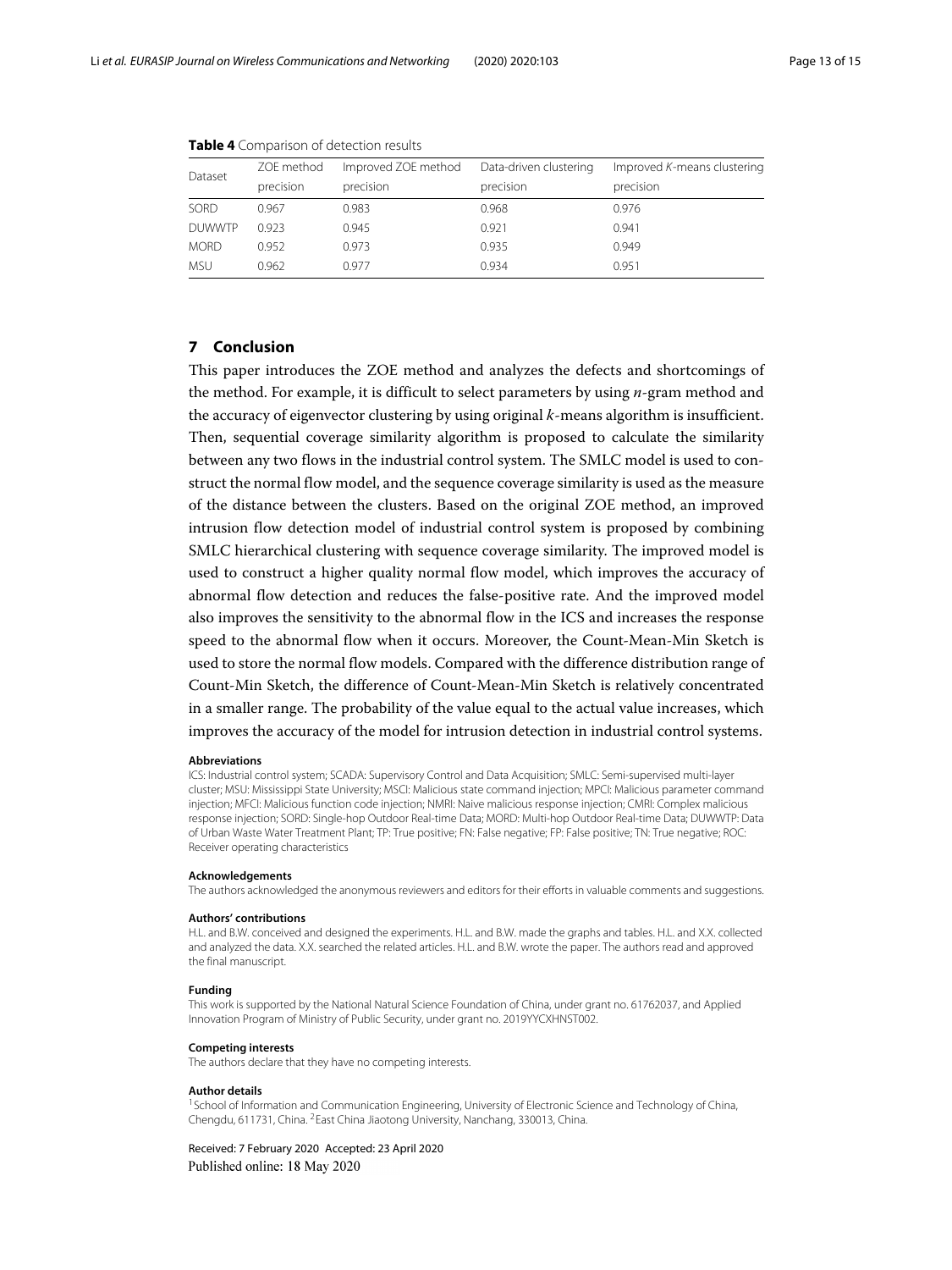#### **References**

- <span id="page-13-0"></span>1. D. Serpanos, Secure and resilient industrial control systems. IEEE Des. Test. **35**(1), 90–94 (2018)
- <span id="page-13-1"></span>2. J.-P. Auffret, J. L. Snowdon, A. Stavrou, J. S. Katz, D. Kelley, R. S. Rahman, F. Stein, L. Sokol, P. Allor, P. Warweg, Cybersecurity leadership: competencies, governance and technologies for industrial control systems. J. Interconnection Netw. **17**(1) (2017)
- <span id="page-13-2"></span>3. Y. Hu, H. Li, H. Yang, Y. Sun, L. Sun, Z. Wang, Detecting stealthy attacks against industrial control systems based on residual skewness analysis. EURASIP J. Wirel. Commun. Netw. **1**(1) (2019)
- <span id="page-13-3"></span>4. K. Paridari, N. O'Mahony, A. E.-D. Mady, R. Chabukswar, M. Boubekeur, H. Sandberg, A framework for at-tack-resilient industrial control systems: attack detection and controller reconfiguration. Proc. IEEE. **106**(1), 113–128 (2018)
- <span id="page-13-4"></span>5. M. Chung, W. Ahn, B. Min, J. Seo, J. Moon, An analytical method for developing appropriate protection profile of instrumentation & control system for nuclear power plants. J. Supercomput. **74**(3), 1378–1393 (2018)
- <span id="page-13-5"></span>6. M. Wu, Z. Song, Y. B. Moon, Detecting cyber-physical attacks in cyber manufacturing systems with machine learning methods. J. Intell. Manuf. **30**(3), 1–13 (2019)
- <span id="page-13-6"></span>7. G. S. Yilmaz E N, Attack detection prevention system against cyberattack in industrial control systems. Comput. Secur. **77**, 94–105 (2018)
- <span id="page-13-7"></span>8. R. Chabukswar, Y. Mo, B. Sinopoli, Detecting integrity attacks on scada systems. IEEE Trans. Control Syst. Technol. **22**, 1396–1407 (2014)
- <span id="page-13-8"></span>9. A. Almalawi, X. Yu, Z. Tari, A. Fahad, I. Khalil, An unsupervised anomaly-based detection approach for integrity attacks on scada systems. Comput. Secur. **46**, 94–110 (2014)
- <span id="page-13-9"></span>10. L. A. I. C. X.-t. Y. K.-x. Ying-xu, L. I. U. Zeng-hui, Research on intrusion detection of industrial control system. J. Commun. **38**(2), 143–156 (2017)
- <span id="page-13-10"></span>11. R. Mitchell, I. R. Chen, A survey of intrusion detection techniques for cyber physical systems. ACM Comput. Surv. **46**(4), 55–84 (2014)
- <span id="page-13-11"></span>12. P. M. Comparetti, G. Wondracek, C. Kruegel, E. Kirda, Prospex: protocol specification extraction (2009). [https://doi.](https://doi.org/10.1109/sp.2009.14) [org/10.1109/sp.2009.14](https://doi.org/10.1109/sp.2009.14)
- <span id="page-13-12"></span>13. Z. Lin, X. Jiang, D. Xu, X. Zhang, in 15Th Symposium on Network and Distributed System Security, 46, Automatic Protocol Format Reverse Engineering through Context-Aware Monitored Execution, (2008). <https://doi.org/10.1.1.120.2651>
- <span id="page-13-13"></span>14. H. Dreger, A. Feldmann, M. Mai, V. Paxson, R. Sommer, in 15th conference on USENIX Security Symposium, 15, Dynamic application-layer protocol analysis for network intrusion detection, (2008), pp. 257–272
- <span id="page-13-14"></span>15. R. Pang, V. Paxson, R. Sommer, L. Peterson, binpac: a yacc for writing application protocol parsers (2006). [https://doi.](https://doi.org/10.1145/1177080.1177119) [org/10.1145/1177080.1177119](https://doi.org/10.1145/1177080.1177119)
- <span id="page-13-15"></span>16. G. Wondracek, P. M. Comparetti, C. Kruegel, E. Kirda, S. S. S. Anna, Automatic Network Protocol Analysis. Network and Distributed System Security Symposium (NDSS), 1–18. <https://doi.org/10.1.1.110.7553>
- <span id="page-13-16"></span>17. M. Polychronakis, K. G. Anagnostakis, E. P. Markatos, Comprehensive shellcode detection using runtime heuristics (2010). <https://doi.org/10.1145/1920261.1920305>
- <span id="page-13-17"></span>18. K. Z. Snow, S. Krishnan, F. Monrose, N. Provos, in Proceedings of the 20th USENIX Security Symposium, SHELLOS: Enabling fast detection and forensic analysis of code injection attacks, (2011), pp. 123–138
- <span id="page-13-18"></span>19. L. P. Rieck K, Language models for detection of unknown attacks in network traffic. J. Comput. Virol. **2**(4), 243–256 (2007)
- <span id="page-13-19"></span>20. Y. Liao, V. Rao Vemuri, in Proceedings of the 11th USENIX Security Symposium, Using text categorization techniques for intrusion detection, (2002), pp. 51–59
- <span id="page-13-20"></span>21. M. V. Mahoney, P. K. Chan, Learning rules for anomaly detection of hostile network traffic (2003). [https://doi.org/10.](https://doi.org/10.1109/icdm.2003.1250987) [1109/icdm.2003.1250987](https://doi.org/10.1109/icdm.2003.1250987)
- <span id="page-13-21"></span>22. K. L. Ingham, H. Inoue, Comparing anomaly detection techniques for http. Recent Adv. Intrusion Detect., 42–62 (2007). [https://doi.org/10.1007/978-3-540-74320-0\\_3](https://doi.org/10.1007/978-3-540-74320-0_3)
- <span id="page-13-22"></span>23. C. Kruegel, G. Vigna, Anomaly detection of web-based attacks, 251–61 (2003). <https://doi.org/10.1145/948109.948144>
- <span id="page-13-23"></span>24. S. Z. Lin, Y. Shi, Z. Xue, Character-level intrusion detection based on convolutional neural networks (2018). [https://](https://doi.org/10.1109/ijcnn.2018.8488987) [doi.org/10.1109/ijcnn.2018.8488987](https://doi.org/10.1109/ijcnn.2018.8488987)
- <span id="page-13-24"></span>25. C. Wressnegger, A. Kellner, K. Rieck, Zoe: content-based anomaly detection for industrial control systems (2018). <https://doi.org/10.1109/dsn.2018.00025>
- <span id="page-13-25"></span>26. N. Jiang, F. Tian, J. Li, X. Yuan, J. Zheng, Man: mutual attention neural networks model for aspect-level sentiment classification in siot. IEEE Internet Things J. <https://doi.org/10.1109/jiot.2020.2963927>
- <span id="page-13-26"></span>27. N. Jiang, D. Xu, J. Zhou, H. Yan, T. Wan, J. Zheng, Toward optimal participant decisions with voting-based incentive model for crowd sensing. Inf. Sci. **512**, 1–17 (2020). <https://doi.org/10.1016/j.ins.2019.09.068>
- <span id="page-13-27"></span>28. B. Y. SUN Ziwen, LIANG Guangwei, A hierarchical intrusion detection model in wireless sensor networks. Inf. Control. **42**(6), 670–676 (2013)
- <span id="page-13-28"></span>29. J. Vavra, M. Hromada, Anomaly detection system based on classifier fusion in ics environment (2018). [https://doi.](https://doi.org/10.1109/icsiit.2017.35) [org/10.1109/icsiit.2017.35](https://doi.org/10.1109/icsiit.2017.35)
- <span id="page-13-29"></span>30. Y. Su, K. Qi, C. Di, Y. Ma, S. Li, Learning automata based feature selection for network traffic intrusion detection (2018). <https://doi.org/10.1109/dsc.2018.00099>
- <span id="page-13-30"></span>31. L. Yingxu, J. Jiao, L. Jing, Analysis of industrial control systems traffic based on time series (2015). [https://doi.org/10.](https://doi.org/10.1109/isads.2015.28) [1109/isads.2015.28](https://doi.org/10.1109/isads.2015.28)
- <span id="page-13-31"></span>32. T. Morris, R. Vaughn, Y. Dandass, A retrofit network intrusion detection system for modbus rtu and ascii industrial control systems, 2338–2345 (2012). <https://doi.org/10.1109/hicss.2012.78>
- <span id="page-13-32"></span>33. Wang D.G.T., Guan X, Extended distributed state estimation: a detection method against tolerable false data injection attacks in smart grids. Energies. **7**(3), 1517–1538 (2014)
- <span id="page-13-33"></span>34. M. N. Kurt, Y. Yilmaz, X. Wang, Distributed quickest detection of cyber-attacks in smart grid. Trans. Inf. Forensic. Secur. IEEE, 1–1 (2018). <https://doi.org/10.1109/tifs.2018.2800908>
- <span id="page-13-34"></span>35. M. Pierre-Francois, Sequence covering for efficient host-based intrusion detection. IEEE Trans. Inf. Forensic. Secur. **14**(4), 994–1006 (2019)